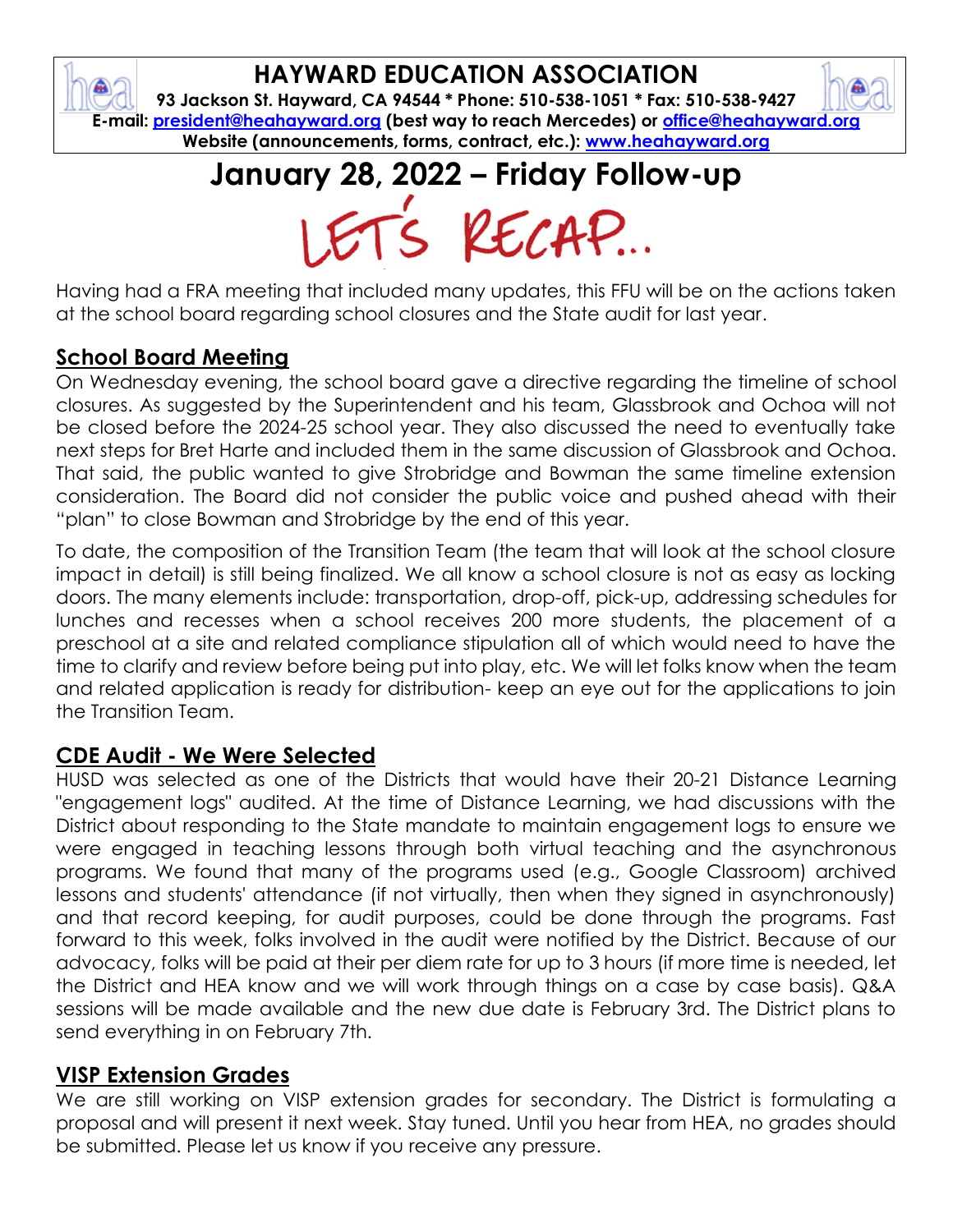## **It Bears Repeating**

This week, many of us, particularly at the Elementary, found well over half of our classes out since they were exposed to a positive case of COVID and those students not yet vaccinated were sent home (following guidelines). Many parents and administration requested/told folks to send home packets of work. How you address the educational needs of the quarantined students is at your discretion. In addition, some parents have signed independent study forms believing that would obligate teachers to send homework or make work accessible on Google Classroom, for example - that is not the case. Again, it is at your professional discretion whether or not you send homework. To reiterate, you are **NOT** required to send packets or any work home.

#### **Blue Timecards**

Don't forget to fill out a blue timecard for 8 extra hours in preparing to go virtual from January 11th - the 14th. This applies to ALL HEA members.

## **SB95 (COVID Leave) Hours**

As a reminder, we negotiated an extension of remaining SB95 "COVID Leave" hours until the end of the school year. See the attached **[SB95 Extension Agreement](https://docs.google.com/document/d/15u63Drxm5Rd3tsxJwK-CvddqrqM1S-GR/edit?usp=sharing&ouid=106387318619838498065&rtpof=true&sd=true)** for details. All employees who had not already used their 10 days of "COVID leave" when they expired on 9/30/2021 will now be able to use their remaining COVID leave through the remainder of the school year. CTA and other unions are **[actively lobbying the state of California](https://drive.google.com/file/d/10o7g-E52gN30WHF5H46yXfAtmTCk_7ig/view?usp=sharing)** to renew this leave program, and we will negotiate over any additional days that are made available.

Were you required to mark COVID absences as sick days after 9/30/2021? **[CLICK HERE](https://drive.google.com/file/d/1sRLO2DM2xYHMeSgECUM0CFkndKnz-Rgu/view?usp=sharing)** for the instruction from the District about how to get those sick days back.

#### **N95 Mask Recall and New Mask Delivery**

Masks similar to the ones the State purchased have been recalled. See the attached **[HUSD](https://drive.google.com/file/d/1QPgUW2xGCHmztuT9xOITzxN2t4kPp4nZ/view?usp=sharing)  [N95 Mask Announcement](https://drive.google.com/file/d/1QPgUW2xGCHmztuT9xOITzxN2t4kPp4nZ/view?usp=sharing)** to see if your masks were affected.

#### **Elections**

**HEA Elections are starting!** There are HEA Board and State Council seats open as well as seven NEA/RA seats. Please see the **[attached announcement, timeline,](https://drive.google.com/drive/folders/1Fbl0qyty9WhAgZVRV1LOMSHzml4dpXhh?usp=sharing) description of positions, and [declaration of candidacy form](https://drive.google.com/drive/folders/1Fbl0qyty9WhAgZVRV1LOMSHzml4dpXhh?usp=sharing)** for more information.

#### **HEA Organizing Team**



Our start to 2022 has made abundantly clear that we will continue to face challenges in the months ahead. In addition to the chaos created by new surges in COVID-19, we still face the